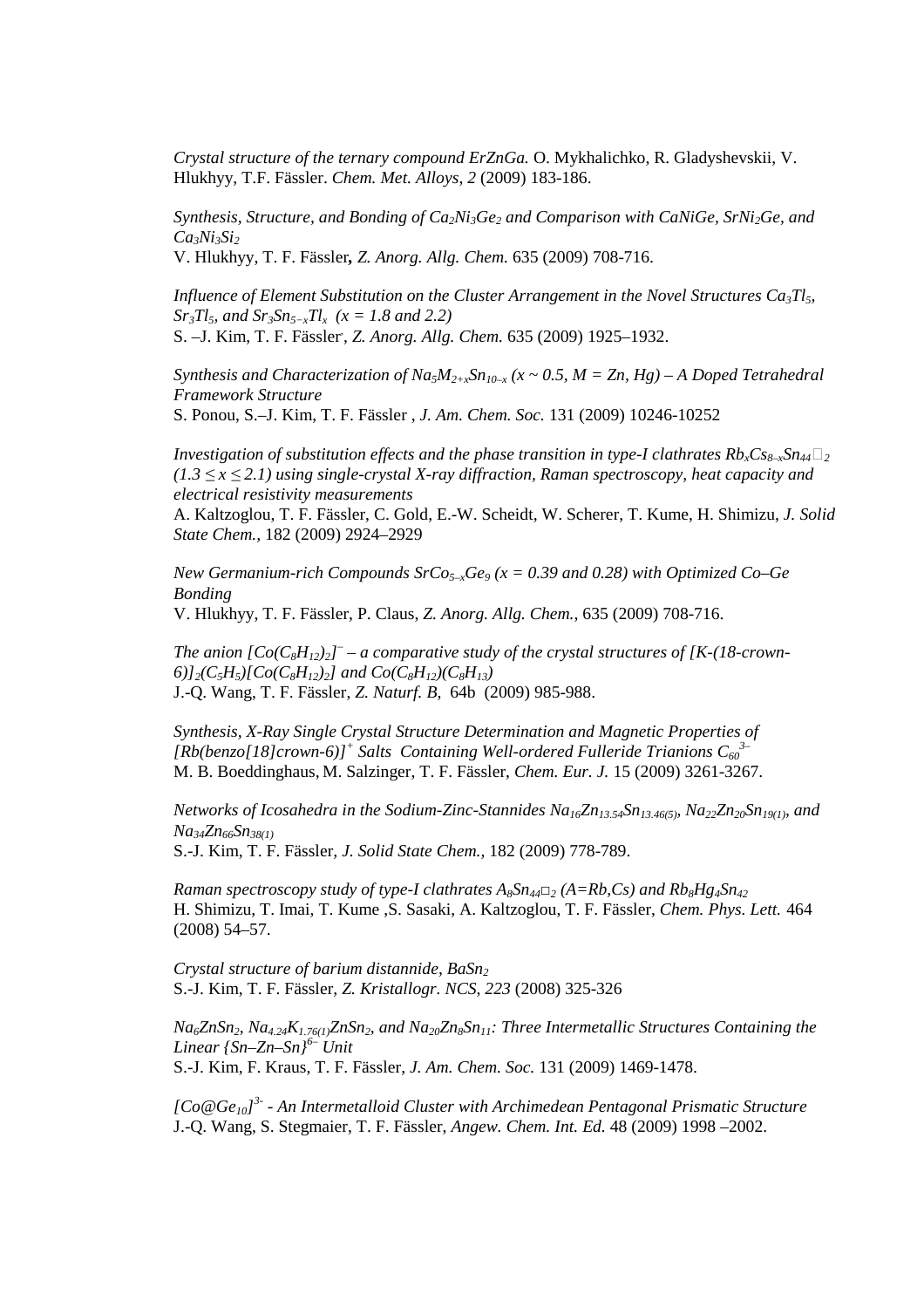*SrNi2Ge and SrNi3Ge2 – Two Related Hexagonal Layered Germanides V. Hlukhyy, T. F. Fässler, Z. Anorg. Allg. Chem. 634* (2008) 2316–2322.

*Polytellurides and Polyselenides – Compounds Containing <sup>1</sup>* <sub>«</sub> $[Te_6$  -  $Te_4$ ]<sup> $+$ </sup> and  $[Sn(Se_4)_3]$ <sup>2–</sup> *Anions* 

J.-Q. Wang, S. D. Hoffmann, T. F. Fässler, *Z. Anorg. Allg. Chem.634* (2008) 2917–2921.

*Effects of the order-disorder phase transition on the physical properties of*  $A_8Sn_{44}Z_2$  *(A = Rb,*  $\overline{a}$ *) Cs).* 

A. Kaltzoglou, T.F. Fässler, M. Christensen, S. Johnsen, B. Iversen, I. Presniakov, A. Sobolev, A. Shevelkov, *J. Mater. Chem, 18* (2008) 5630-5637.

*A4Ge9 (A = K and Rb) as Precursors for Hg-Substituted Clathrate-I Synthesis: Crystal Structure of A8Hg3Ge<sup>43</sup>* A. Kaltzoglou*,* S*.* Ponou, T. F. Fässler, *Eur. J. Inorg. Chem.* 2008, 4507–4510.

*Structural Complexity in Intermetallic Alloys – Long-Periodic Order beyond 100 Å in the System of BaSn3 – BaBi<sup>3</sup>*

S. Ponou, T. F. Fässler, L. Kienle, *Angew. Chem. 129* (2008) 5404-5407, 4063-4068; *Angew. Chem. Int. Ed .47* (2008) 3999-4004.

*[Cu@Sn9] 3– and [Cu@Pb9] 3–: Intermetalloid clusters with endohedral Cu atoms in spherical environments*

S. Scharfe, T. F. Fässler, S. Stegmaier, S. D. Hoffmann, K. Ruhland, *Chem. Eur. J.* 14 (2008) 4479-4483.

*Syntheses and Structures of the Germanides CaNiGe and MgCoGe as well as Chemical Bonding in CaNiGe and CaNi2Ge<sup>2</sup>*

V. Hlukhyy, N. Chumalo, V. Zaremba, T. F. Fässler, *Z. Anorg. Allg. Chem.* 634 (2008) 1249 - 1255.

*Cation substitution effects in the system*  $Sr_2xBa_xBi_3$  *(* $0 \le x \le 1.3$ *) – Structural distortions induced by chemical pressure* 

S.-J. Kim, S. Ponou, T. F. Fässler*, Inorg. Chem. 47* (2008) 3594-3602.*.* 

*Synthesis and Crystal Structure of the Mercury Substituted Type-I Clathrates*   $A_8Hg_4Sn_4$ <sup>2</sup> $(A = K, Rb, Cs)$ 

A. Kaltzoglou, S. Ponou, T. F. Fässler, *Eur. J. Inorg. Chem.* 2008, 538-542.

 $Cs<sub>4</sub>Ge<sub>9</sub> · en: A Novel Compound with [Ge<sub>9</sub>]<sup>4</sup> – Clusters. Synthesis, Crystal Structure and$ *Vibrational Spectra.* 

W. Carrillo-Cabrera, U. Aydemira, M. Somer, A. Kircalib, T. F. Fässler, S. D. Hoffmann*, Z. Anorg. Allg. Chem.* 633 (2007) 1575-1580.

*A luminescent copper(I) bromide complex chelated with 4,5-bis(diphenylphosphano)-9,9 dimethyl-xanthene* 

A. Kaltzoglou, T. F. Fässler, P. Aslanidis, *J. Coord. Chem.,* 61 (2008) 1764 – 1781.

*Polar intermetallic compounds as catalyst for hydrogenation reactions: Synthesis, Structures, Bonding, and Catalytic Properties of*  $Ca_{1-x}Sr_xNi_4Sn_2$  *(* $x = 0.0, 0.5, 1.0$ *) and Catalytic Properties of Ni3Sn and Ni3Sn<sup>2</sup>*

V. Hlukhyy, F. Raif, P. Claus, T. F. Fässler, *Chem. Eur. J.* (2008) 14, 3737-3744.